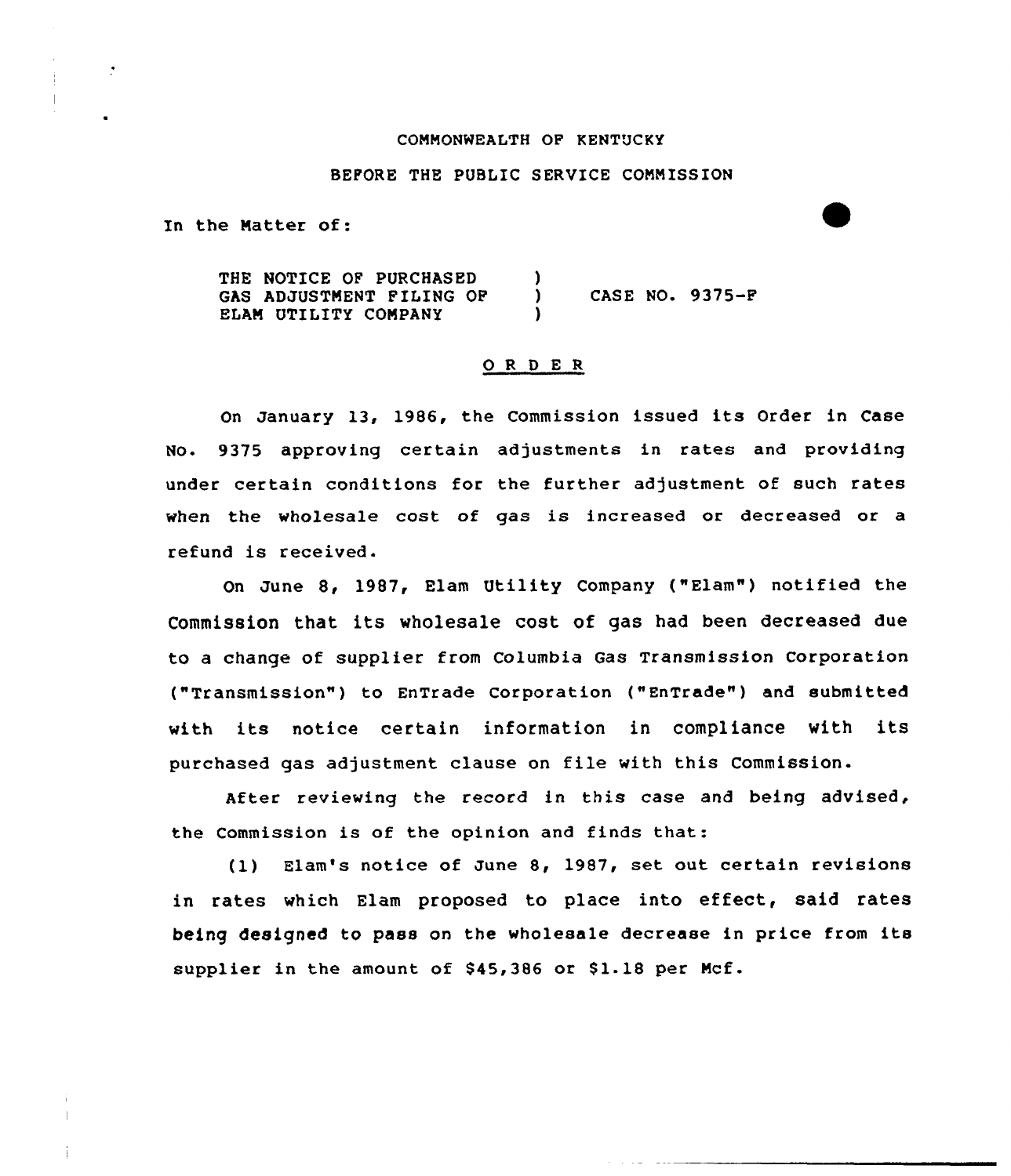(2) Elam submitted receipts showing its cost of gas from EnTrade and the transportation charges from its transporter, Transmission, for the month of April.

{3) Elam has overcollections in the amount of S3,326 to be refunded to its customers for the month of April. Elam should file <sup>a</sup> refund plan with this Commission to return this amount to its customers.

(4) Elam should comply with the Order in Case No. 8929-K, dated March 14, 1986, which directed it to file its gas contracts, and should supply this Commission with <sup>a</sup> copy of its contract with EnTrade and its transportation agreement with Transmission.

(5) Elam's application proposed no effective date. The effective date of the proposed rates should be Nay 1, 1987.

{6) Elam's adjustment in rates under the purchased gas adjustment provisions approved by the Commission in its Order in Case No. 9375 dated January 13, 1986, is fair, just and reasonable and in the public interest and should be effective with gas supplied on and after May 1, 1987.

(7) Elam should report to this Commission the amount of excess revenues collected from May 1, 1987, to the date the proposed rates are implemented, along with a plan to refund the over-collections to its customers.

IT IS THEREFORE ORDERED that:

(1) The rates in the Appendix to this Order be and they hereby are authorised effective with gas supplied on and after May 1, 1987.

 $-2-$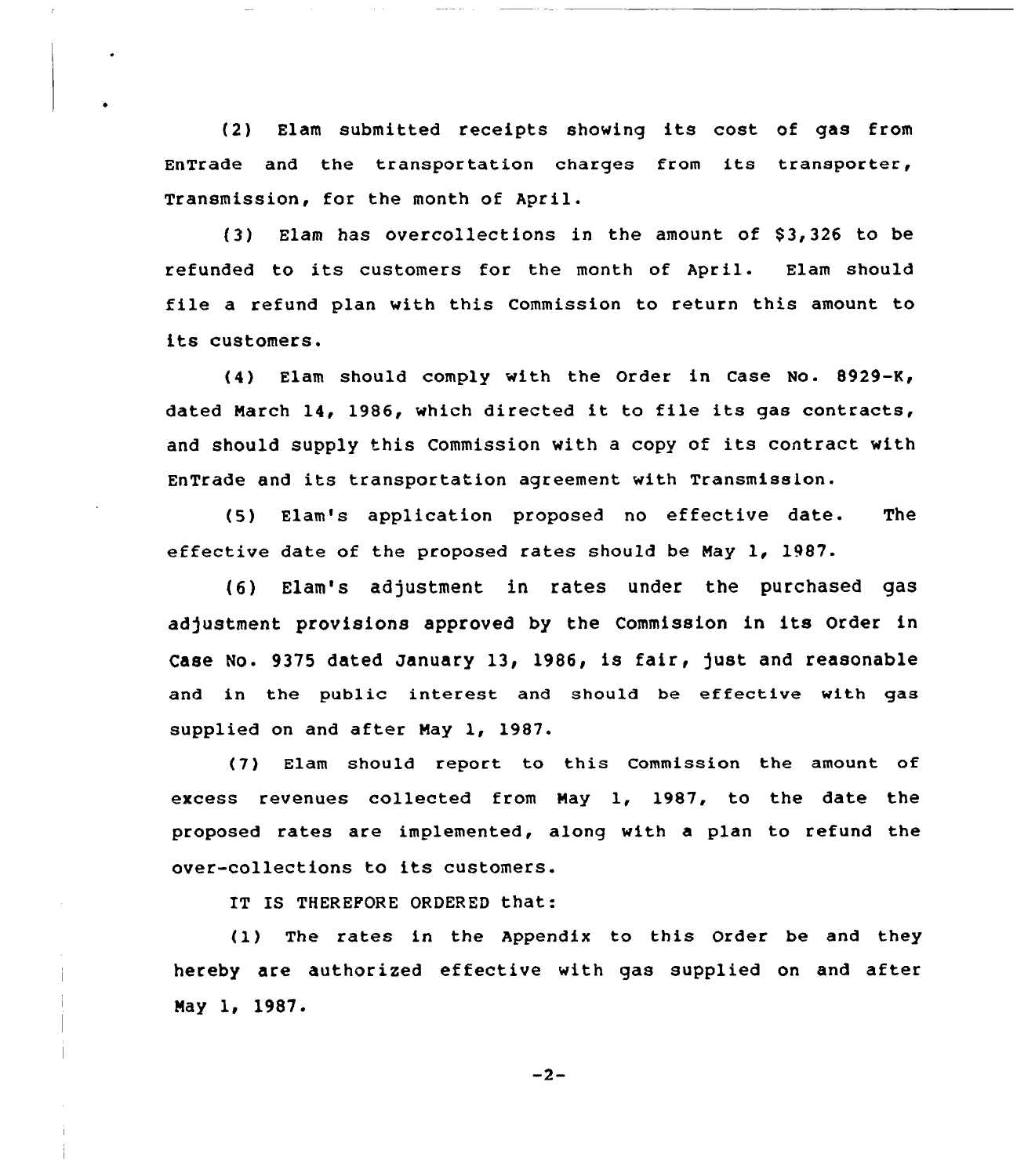{2) Within <sup>30</sup> days of the date of this Order Elam shall file vith this Commission its revised tariffs setting out the rates authorised herein.

(3) Within <sup>30</sup> days of the date of this Order Elam shall file with this Commission the amount of excess revenues collected from its customers, along vith <sup>a</sup> refund plan, including the over-collections for the month of April.

(4) Within 20 days from the date of this Order Elam shall file its contract vith EnTrade and its transportation contract with Transmission.

Done at Frankfort, Kentucky, this 24th day of June, 1987.

# PUBLIC SERVICE CONNISSIOH

hairman Vice Chairman

nN~= Compissione

ATTEST:

Executive Director